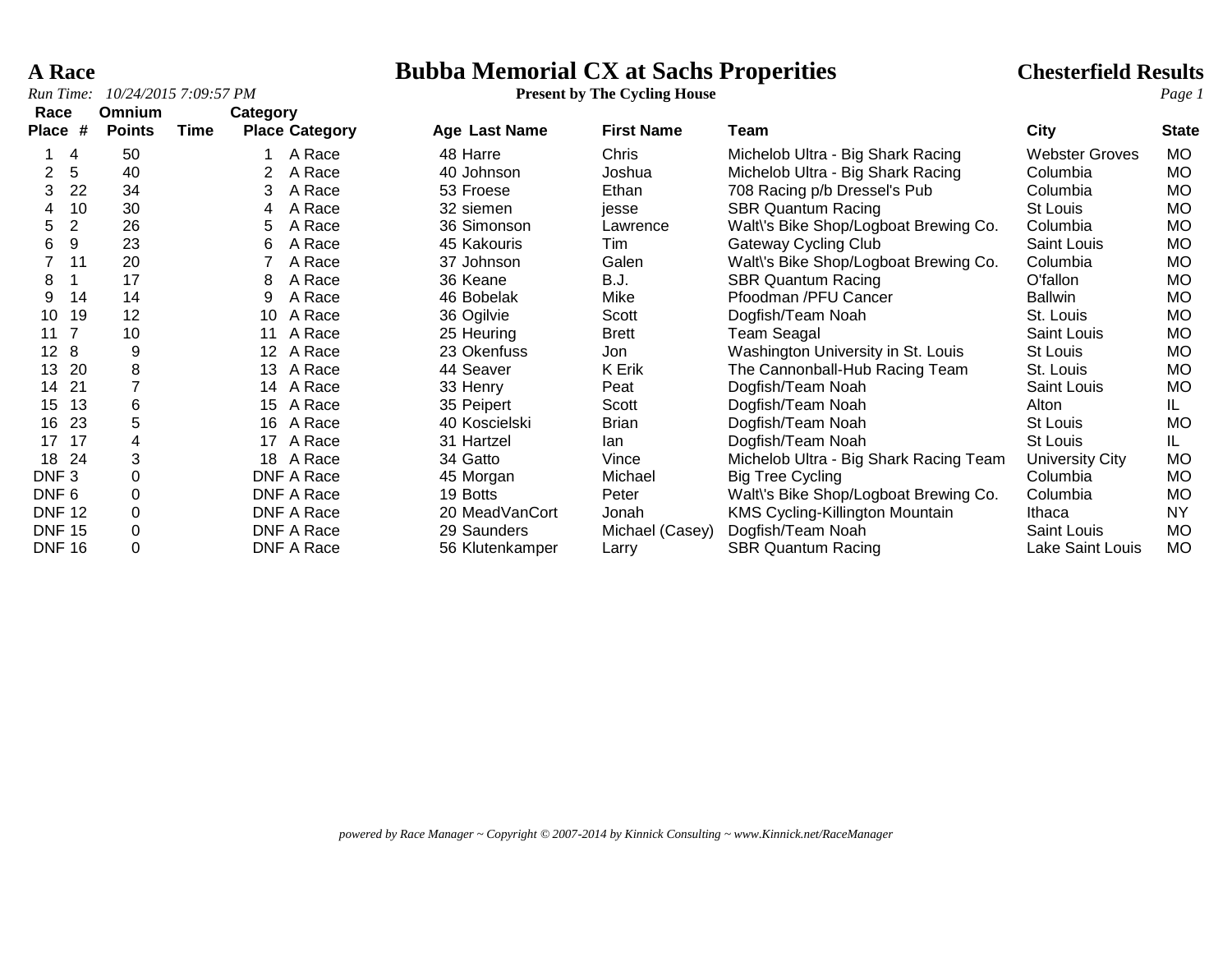# **B Race**<br> **Bubba Memorial CX at Sachs Properities**<br> **Bubba Memorial CX at Sachs Properities**<br> **Chesterfield Results**<br> *Page 1*

| Race                  | Omnium        | Category |                       |               |                   |                                        |                      |              |
|-----------------------|---------------|----------|-----------------------|---------------|-------------------|----------------------------------------|----------------------|--------------|
| Place #               | <b>Points</b> | Time     | <b>Place Category</b> | Age Last Name | <b>First Name</b> | Team                                   | City                 | <b>State</b> |
| 73                    | 50            |          | <b>B</b> Race         | 40 Babcock    | Steven            | Velo Force                             | Saint Louis          | <b>MO</b>    |
| 61                    | 40            | 2        | <b>B</b> Race         | 48 Nishimura  | Douglas           | <b>Gateway Cycling Club</b>            | <b>Ellisville</b>    | <b>MO</b>    |
| 65                    | 34            | 3        | <b>B</b> Race         | 46 Westerbeck | <b>Brett</b>      | South City Cycling Club                | <b>Saint Louis</b>   | <b>MO</b>    |
| 60                    | 30            | 4        | <b>B</b> Race         | 41 Irish      | Rvan              | Walt\'s Bike Shop/Logboat Brewing Co.  | Columbia             | <b>MO</b>    |
| 74<br>5               | 26            | 5        | <b>B</b> Race         | 47 Weiss      | Michael           | Michelob Ultra - Big Shark Racing Team | Saint Louis          | <b>MO</b>    |
| 68<br>6               | 23            | 6        | <b>B</b> Race         | 51 Olsen      | Gregory           | Michelob Ultra - Big Shark Racing Team | <b>Saint Louis</b>   | <b>MO</b>    |
| 71                    | 20            |          | <b>B</b> Race         | 44 Keller     | <b>Chris</b>      | South City Cycling Club                | <b>Saint Louis</b>   | <b>MO</b>    |
| 66<br>8               | 17            | 8        | <b>B</b> Race         | 46 Marsh      | Thomas            | South City Cycling Club                | <b>Saint Louis</b>   | <b>MO</b>    |
| 70<br>9               | 14            | 9        | <b>B</b> Race         | 34 Person     | Andrew            | Michelob Ultra - Big Shark Racing      | Olivette             | <b>MO</b>    |
| 67<br>10              | 12            | 10       | B Race                | 23 Rinehart   | Jon.              | <b>Spoked Bikes</b>                    | <b>Saint Louis</b>   | <b>MO</b>    |
| 64<br>11              | 10            | 11       | <b>B</b> Race         | 51 Dooley     | Timothy           | Cannonball/Hub                         | St. Louis            | <b>MO</b>    |
| 72<br>12 <sup>°</sup> | 9             |          | 12 B Race             | 48 Rybar      | Adam              | <b>Team Seagal</b>                     | <b>Saint Louis</b>   | <b>MO</b>    |
| 75<br>13              | 8             | 13       | B Race                | 27 Christison | Derek             | <b>SBR Quantum Racing</b>              | <b>Saint Charles</b> | <b>MO</b>    |
| 62<br>14              |               | 14       | B Race                | 35 Davis      | John              | RMHC St Louis Maplewood Bicycle        | <b>Saint Louis</b>   | <b>MO</b>    |
| <b>DNF 63</b>         |               |          | DNF B Race            | 19 Bohnsack   | Kyle              | Wheels in Motion                       | <b>Brighton</b>      | MI           |
| <b>DNF 69</b>         |               |          | DNF B Race            | 35 Boschert   | Grant             | Team Novo Nordisk                      | Wentzville           | <b>MO</b>    |
| <b>DNF 76</b>         |               |          | DNF B Race            | 19 Borella    | lan               | RMHC St Louis Maplewood Bicycle        | Glendale             | <b>MO</b>    |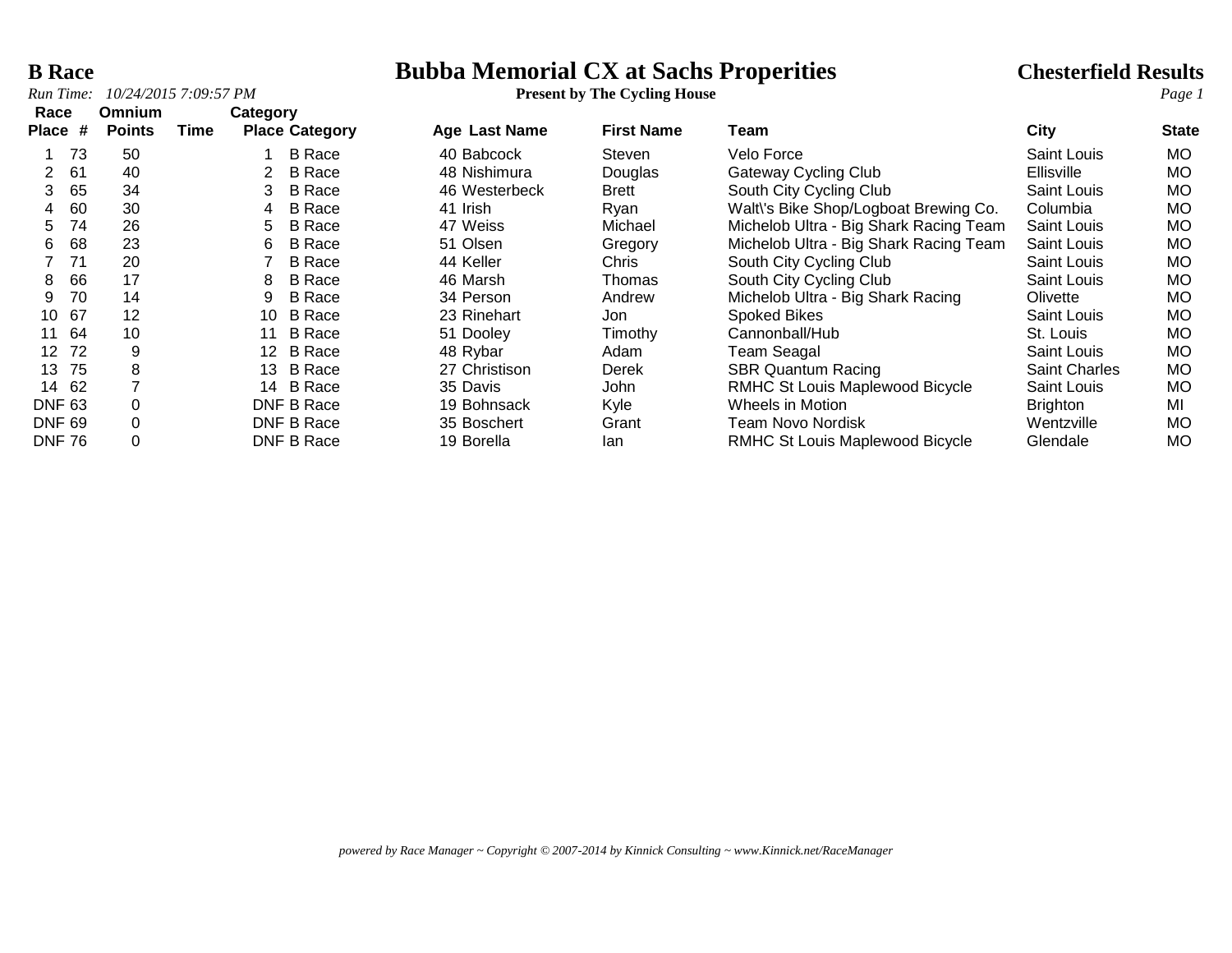# **C Race**<br> **Bubba Memorial CX at Sachs Properities**<br> **Present by The Cycling House**<br> **Present by The Cycling House**

| Race<br>Place # |      | Omnium<br><b>Points</b> | Time | Category | <b>Place Category</b> |                      | <b>First Name</b> | Team                                        | <b>City</b>           |              |
|-----------------|------|-------------------------|------|----------|-----------------------|----------------------|-------------------|---------------------------------------------|-----------------------|--------------|
|                 |      |                         |      |          |                       | <b>Age Last Name</b> |                   |                                             |                       | <b>State</b> |
|                 | 122  | 50                      |      |          | C Race                | 32 Finder            | Phillip           | Mike\'s Bikes STL                           | <b>Saint Louis</b>    | <b>MO</b>    |
| 2               | 141  | 40                      |      | 2        | C Race                | 19 Bohnsack          | Kyle              | Wheels in Motion                            | <b>Brighton</b>       | MI           |
| 3               | 139  | 34                      |      | 3        | C Race                | 38 Roberts           | Daniel            |                                             | Clayton               | <b>MO</b>    |
| 4               | 149  | 30                      |      | 4        | C Race                | 27 Lewis             | Conor             | Michelob Ultra - Big Shark Racing Team      | St. Louis             | <b>MO</b>    |
| 5               | 143  | 26                      |      | 5        | C Race                | 29 Tyman             | Devin             |                                             | Saint Louis           | <b>MO</b>    |
| 6               | 138  | 23                      |      | 6        | C Race                | 38 Amezcua           | Edgar             | South City Cycling Club                     | Chesterfield          | <b>MO</b>    |
| 7               | 124  | 20                      |      | 7        | C Race                | 38 Thomason          | Henry             |                                             | <b>Saint Charles</b>  | <b>MO</b>    |
| 8               | 131  | 17                      |      | 8        | C Race                | 29 Roeleveld         | Matthew           |                                             | St. Louis             | <b>MO</b>    |
| 9               | 121  | 14                      |      | 9        | C Race                | 49 Jones             | Lenny             | South City Cycling Club                     | Saint Louis           | <b>MO</b>    |
| 10              | 145  | 12                      |      |          | 10 C Race             | 16 Lang              | Casey             | Dogfish/Team Noah                           | Saint Louis           | <b>MO</b>    |
| 11              | 144  | 10                      |      | 11       | C Race                | 14 Koeller           | Andrew            | <b>Team Tuxedo</b>                          | <b>Saint Louis</b>    | <b>MO</b>    |
| 12              | 134  | $\boldsymbol{9}$        |      |          | 12 C Race             | 25 Hill              | Charlie           | <b>STL Bike Polo/B-Works</b>                | Saint Louis           | <b>MO</b>    |
| 13              | 133  | 8                       |      | 13       | C Race                | 24 Fratinardo        | John              | Dogfish/Team Noah                           | Saint Louis           | <b>MO</b>    |
| 14              | 1670 | $\overline{7}$          |      | 14       | C Race                | 49 Siegel            | <b>Britta</b>     | Alriksson Go:Green                          | Saint Louis           | <b>MO</b>    |
| 15              | 147  | 6                       |      | 15       | C Race                | 32 Green             | Chris             | GodandFamous                                | Saint Louis           | <b>MO</b>    |
| 16              | 103  | $\,$ 5 $\,$             |      | 16       | C Race                | 49 Adelmann          | Mike              | Michelob Ultra - Big Shark Racing Team      | O'fallon              | <b>MO</b>    |
| 17              | 126  | $\overline{4}$          |      | 17       | C Race                | 31 molloy            | eli               | The Cyclery Racing Team                     | Jerseyville           | IL           |
| 18              | 125  | 3                       |      | 18       | C Race                | 55 Cushing           | <b>Brian</b>      |                                             | Wentzville            | <b>MO</b>    |
| 19              | 118  | $\overline{c}$          |      | 19       | C Race                | 16 Biundo            | Nicholas          | The Cannonball-Hub Racing Team              | <b>Webster Groves</b> | <b>MO</b>    |
| 20              | 100  | $\mathbf{1}$            |      |          | 20 C Race             | 38 Work              | Patrick           | <b>Bike Surgeon/Continental Tire</b>        | Carbondale            | IL.          |
| 21              | 130  | 0                       |      | 21       | C Race                | 56 Stika             | Michael           | <b>SBR Quantum Racing</b>                   | <b>St Louis</b>       | <b>MO</b>    |
| 22              | 104  | 0                       |      |          | 22 C Race             | 48 Blackwell         | David             | <b>Balanced Bike Fitting &amp; Coaching</b> | St. Charles           | <b>MO</b>    |
| 23              | 146  | 0                       |      |          | 23 C Race             | 15 McClellan         | <b>Nick</b>       | <b>SBR Quantum</b>                          | St.louis              | <b>MO</b>    |
| 24              | 116  | 0                       |      |          | 24 C Race             | 28 Horstman          | Robert            | The Cannonball-Hub Racing Team              | Kirkwood              | <b>MO</b>    |
| 25              | 105  | 0                       |      | 25       | C Race                | 47 Windmoeller       | Stephen           | Walt\'s Bike Shop/Logboat Brewing Co.       | Columbia              | <b>MO</b>    |
| 26              | 113  | $\mathbf 0$             |      | 26       | C Race                | 21 Schur             | Reid              | <b>Washington University</b>                | St. Louis             | <b>MO</b>    |
| 27              | 117  | $\mathbf 0$             |      | 27       | C Race                | 49 Biundo            | Vito              | Cannonball/Hub Racing                       | <b>Webster Groves</b> | <b>MO</b>    |
| 28              | 135  | 0                       |      | 28       | C Race                | 59 Heuring           | David             | Dogfish/Team Noah                           | Florissant            | <b>MO</b>    |
| 29              | 148  | $\mathbf 0$             |      | 29       | C Race                | 37 Bell              | Jonathan          | Dogfish/Team Noah                           | Saint Louis           | <b>MO</b>    |
| 30              | 151  | $\mathbf 0$             |      |          | 30 C Race             | 39 Punjasthitkul     | Isara             | The Cannonball-Hub Racing Team              | Saint Louis           | <b>MO</b>    |
| 31              | 127  | 0                       |      | 31       | C Race                | 59 aubuchon          | kevin             |                                             | Saint Louis           | <b>MO</b>    |
| 32              | 136  | 0                       |      |          | 32 C Race             | 44 Heiger            | DJ                | Berry Juice Racing                          | <b>Saint Peters</b>   | <b>MO</b>    |
| 33              | 132  | $\pmb{0}$               |      | 33       | C Race                | 38 Newcomb           | Tommy             |                                             | Saint Louis           | <b>MO</b>    |
| 34              | 110  | $\mathbf 0$             |      |          | 34 C Race             | 25 Naylor            | Mike              | <b>Spoked Bikes</b>                         | Alton                 | IL.          |
| 35              | 115  | $\mathbf 0$             |      | 35       | C Race                | 49 Baumstark         | Gary              | South City Cycling Club                     | Saint Louis           | <b>MO</b>    |
| 36              | 112  | $\mathbf 0$             |      |          | 36 C Race             | 29 Pitcher           | Zachary           | Saint Louis Pole Vault Club                 | <b>Saint Peters</b>   | <b>MO</b>    |

*powered by Race Manager ~ Copyright © 2007-2014 by Kinnick Consulting ~ www.Kinnick.net/RaceManager*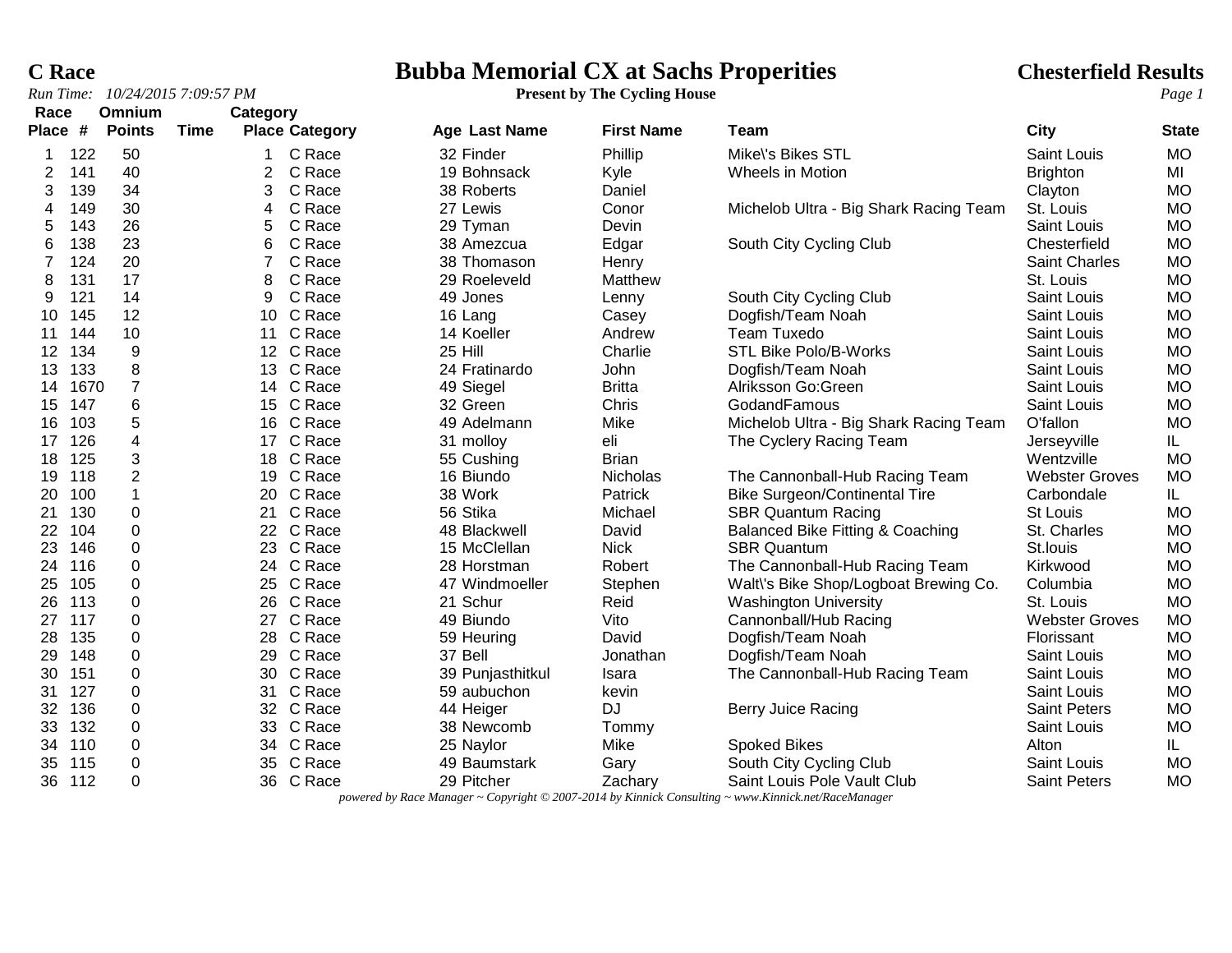### **C Race**<br> **Bubba Memorial CX at Sachs Properities**<br> **Present by The Cycling House**<br> **Page 2**<br> **Chesterfield Results**<br> **Page 2**

|      | Run Time: 10/24/2015 7:09:57 PM |          | <b>Present by The Cycling House</b> |
|------|---------------------------------|----------|-------------------------------------|
| Race | <b>Omnium</b>                   | Category |                                     |

| Race              | Omnium        |      | Category              |                      |                   |                                        |                     |              |
|-------------------|---------------|------|-----------------------|----------------------|-------------------|----------------------------------------|---------------------|--------------|
| #<br><b>Place</b> | <b>Points</b> | Time | <b>Place Category</b> | <b>Age Last Name</b> | <b>First Name</b> | Team                                   | City                | <b>State</b> |
| 109<br>37         | 0             |      | C Race<br>37          | 25 Shotts            | Tim               |                                        | Saint Louis         | <b>MO</b>    |
| 38<br>111         | 0             |      | C Race<br>38          | 27 Hutchinson        | <b>Bryant</b>     |                                        | St. Louis           | <b>MO</b>    |
| 107<br>39         | 0             |      | C Race<br>39          | 30 Scheske           | Тy                |                                        | Saint Louis         | <b>MO</b>    |
| 152<br>40         | 0             |      | C Race<br>40          | 48 Poston            | Gregory           |                                        | Saint Louis         | <b>MO</b>    |
| 142<br>41         | 0             |      | C Race<br>41          | 34 Wickham           | Shawn             |                                        | Newport             | KY           |
| 101<br>42         | 0             |      | C Race<br>42          | 50 Ross              | Sean              | Momentum Racing LLC - MO               | <b>Saint Peters</b> | <b>MO</b>    |
| 123<br>43         | 0             |      | C Race<br>43          | 43 Vaccaro           | Scott             | Pfoodman Racing                        | Kirkwood            | <b>MO</b>    |
| 128<br>44         | 0             |      | C Race<br>44          | 15 aubuchon          | scott             |                                        | St. Louis           | MO.          |
| 102<br>45         | 0             |      | C Race<br>45          | 16 Roberts           | Jeremy            | <b>ICCC-St. Louis</b>                  | Wildwood            | <b>MO</b>    |
| 46.<br>114        | 0             |      | C Race<br>46          | 34 DeZego            | Adam              | Michelob Ultra - Big Shark Racing Team | St. Louis           | <b>MO</b>    |
| <b>DNF 106</b>    |               |      | DNF C Race            | 55 Wise              | Mike              | Pfoodman                               | <b>Ballwin</b>      | <b>MO</b>    |
| <b>DNF 119</b>    | 0             |      | DNF C Race            | 30 Metcalf           | Philip            |                                        | Saint Louis         | <b>MO</b>    |
| <b>DNF 120</b>    | 0             |      | DNF C Race            | 46 Chase             | Matthew           |                                        | University City     | <b>MO</b>    |
| <b>DNF 137</b>    | 0             |      | DNF C Race            | 41 Collier           | Tom               | Mike's Bikes STL                       | St. Louis           | <b>MO</b>    |
| <b>DNF 150</b>    | 0             |      | DNF C Race            | 31 Patrie            | Jason             | Walt\'s Bike Shop/Logboat Brewing Co.  | Columbia            | <b>MO</b>    |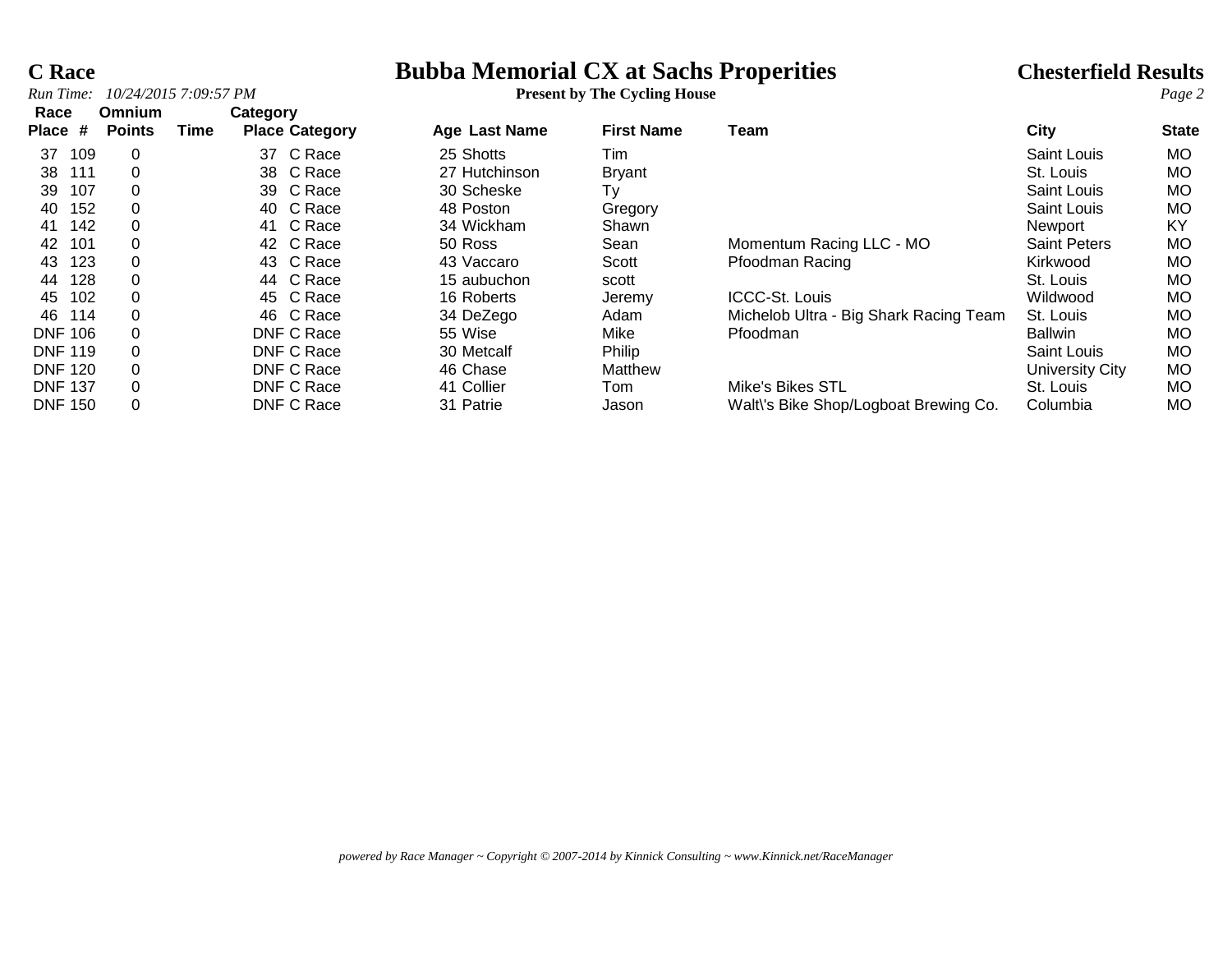# **Juniors**<br> **Bubba Memorial CX at Sachs Properities**<br> **Present by The Cycling House**<br> **Present by The Cycling House**

| Race                   | Omnium        |      | Category                   |                      |                   |                                   |                    |              |
|------------------------|---------------|------|----------------------------|----------------------|-------------------|-----------------------------------|--------------------|--------------|
| <b>Place</b><br>#      | <b>Points</b> | Time | <b>Place Category</b>      | <b>Age Last Name</b> | <b>First Name</b> | Team                              | City               | <b>State</b> |
| 304                    | 50            |      | Juniors                    | 16 Roberts           | Jeremy            | ICCC-St. Louis                    | Wildwood           | МO           |
| 314<br>2               | 40            |      | Juniors                    | 13 Jones             | Atticus           | South City Cycling Club           | Saint Louis        | МO           |
| 303<br>3               | 34            |      | Juniors                    | 14 Westerbeck        | <b>Stiles</b>     | The Cannonball-Hub Racing Team    | <b>Saint Louis</b> | МO           |
| 309<br>4               | 30            |      | 4<br>Juniors               | 12 Baumstark         | Walt              | South City Cycling Club           | <b>Saint Louis</b> | МO           |
| 302<br>5               | 26            |      | 5<br>Juniors               | 9 Orban              | Cameron           | Wild Trak Bikes                   | Alton              | IL           |
| 307<br>6               | 23            |      | 6<br>Juniors               | 11 Harre             | Kyle              | <b>Big Shark Racing</b>           | Saint Louis        | МO           |
| 315                    | 20            |      | Juniors                    | 12 Stafford          | Andrew            | Unattached                        | O'fallon           | MO           |
| 313<br>8               | 17            |      | 8<br>Juniors               | 11 Chase             | Naftali           | Junior Stars Cycling              | Saint Louis        | МO           |
| 308<br>9               | 14            |      | 9<br>Juniors               | 10 Johnson           | Riley             | Michelob Ultra - Big Shark Racing | Columbia           | МO           |
| 312<br>10              | $12 \,$       |      | 10<br>Juniors              | 10 Biundo            | Max               | The Cannonball-Hub Racing Team    | Saint Louis        | МO           |
| 311<br>11              | 10            |      | 11<br>Juniors              | 10 Biundo            | Joe               | The Cannonball-Hub Racing Team    | Saint Louis        | МO           |
| 301<br>12 <sup>°</sup> | 9             |      | 12 <sup>°</sup><br>Juniors | 8 creed              | zane              | Gateway Harley-Davidson           | Barnhart           | МO           |
| 300<br>13              | 8             |      | 13<br>Juniors              | 12 creed             | Rolen             | Gateway Harley-Davidson           | <b>Barnhart</b>    | МO           |
| 306<br>14              |               |      | 14<br>Juniors              | 15 Kessler           | Linus             | Unattached                        | <b>Saint Louis</b> | МO           |
| 316<br>15              | 6             |      | 15<br>Juniors              | 12 Newcomb           | Jackie            | Unattached                        | Saint Louis        | МO           |
| <b>DNF 305</b>         |               |      | <b>DNF Juniors</b>         | 14 Kessler           | Hazel             | Unattached                        | Saint Louis        | МO           |
| <b>DNF 310</b>         |               |      | <b>DNF Juniors</b>         | 12 Baumstark         | Eli               | South City Cycling Club           | Saint Louis        | МO           |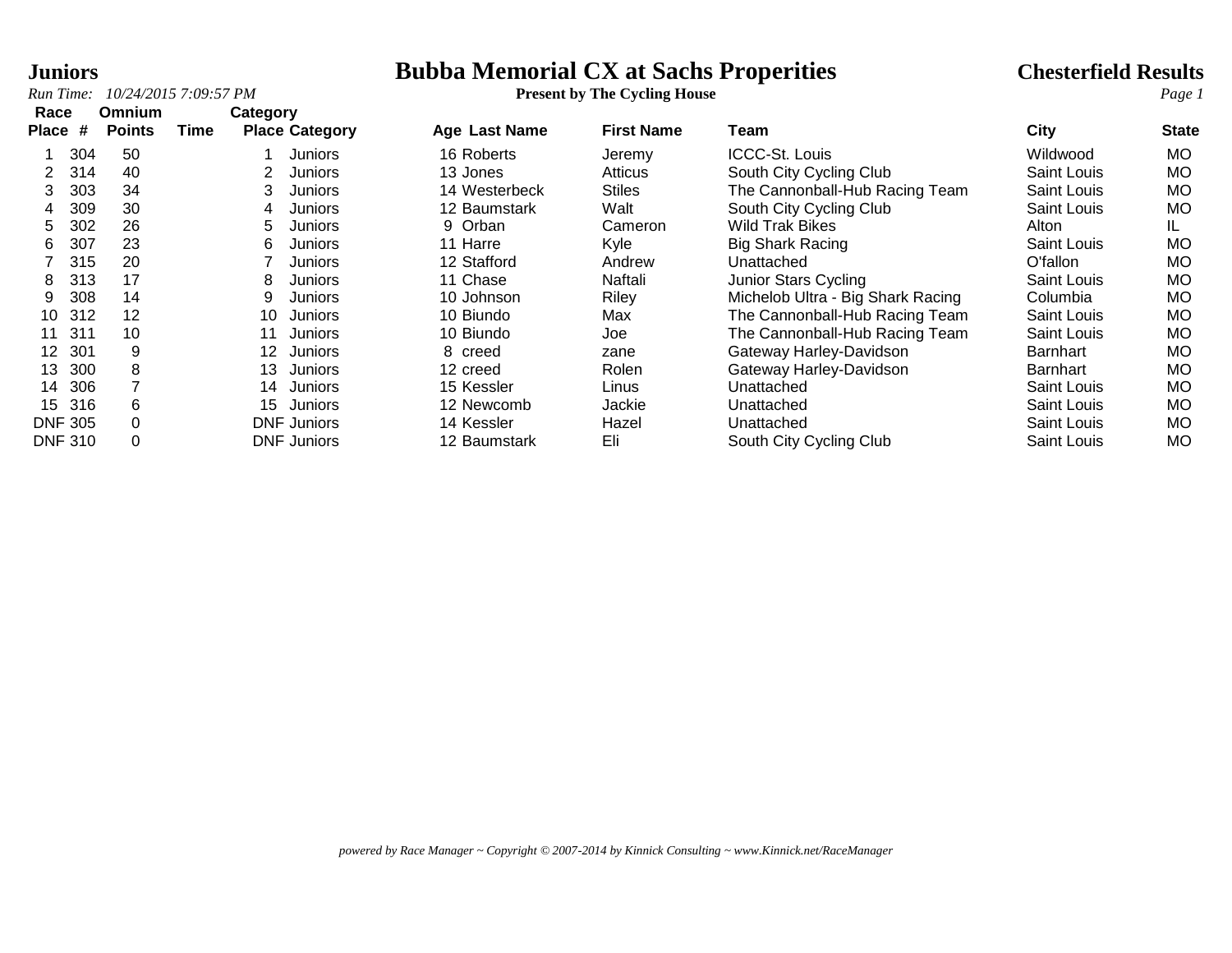### **Masters 40+ Bubba Memorial CX at Sachs Properities Chesterfield Results** *Run Time:* 10/24/2015 7:09:57 PM **Properition Constant Properities** *Page 1*

| Race<br>Place # | Omnium<br><b>Points</b> | Time | Category | <b>Place Category</b> | <b>Age Last Name</b> | <b>First Name</b> | Team                                   | City        | <b>State</b> |
|-----------------|-------------------------|------|----------|-----------------------|----------------------|-------------------|----------------------------------------|-------------|--------------|
| 205             | 50                      |      |          | Masters 40+           | 41 Kutz              | Michael           | Dogfish/Team Noah                      | St. Louis   | <b>MO</b>    |
| 202             | 40                      |      |          | Masters 40+           | 46 Westerbeck        | <b>Brett</b>      | South City Cycling Club                | Saint Louis | <b>MO</b>    |
| 203             | 34                      |      |          | Masters 40+           | 50 Hills             | Michael           | <b>Wheelfast Cycling Team</b>          | Springfield |              |
| 201<br>4        | 30                      |      | 4        | Masters 40+           | 45 Creed             | Chris             | Gateway Harley-Davidson                | Barnhart    | МO           |
| 207<br>5.       | 26                      |      | 5        | Masters 40+           | 48 Moore             | Samuel            |                                        | Saint Louis | <b>MO</b>    |
| 209<br>6.       | 23                      |      | հ        | Masters $40+$         | 43 Cooper            | Craig             | Michelob Ultra - Big Shark Racing Team | St Louis    | <b>MO</b>    |
| 206             | 20                      |      |          | Masters 40+           | 47 Kessler           | Matt              | Unattached                             | Saint Louis | <b>MO</b>    |
| 208<br>8        | 17                      |      |          | Masters 40+           | 41 Rodenbeck         | <b>Brian</b>      | Midwest Cycling Trek Stores of STL     | Saint Louis | <b>MO</b>    |
| 204<br>9.       | 14                      |      |          | Masters 40+           | 49 Adelmann          | Mike              | Michelob Ultra - Big Shark Racing Team | O'fallon    | МO           |
| 10 210          | 12                      |      | 10       | Masters 40+           | 41 Amos              | <b>Brandon</b>    | Pfoodman Racing                        | St. Louis   | <b>MO</b>    |
| <b>DNF 200</b>  |                         |      |          | DNF Masters 40+       | 43 Murawski          | Mark              | Gateway Cycling Club                   | St. Louis   | MO           |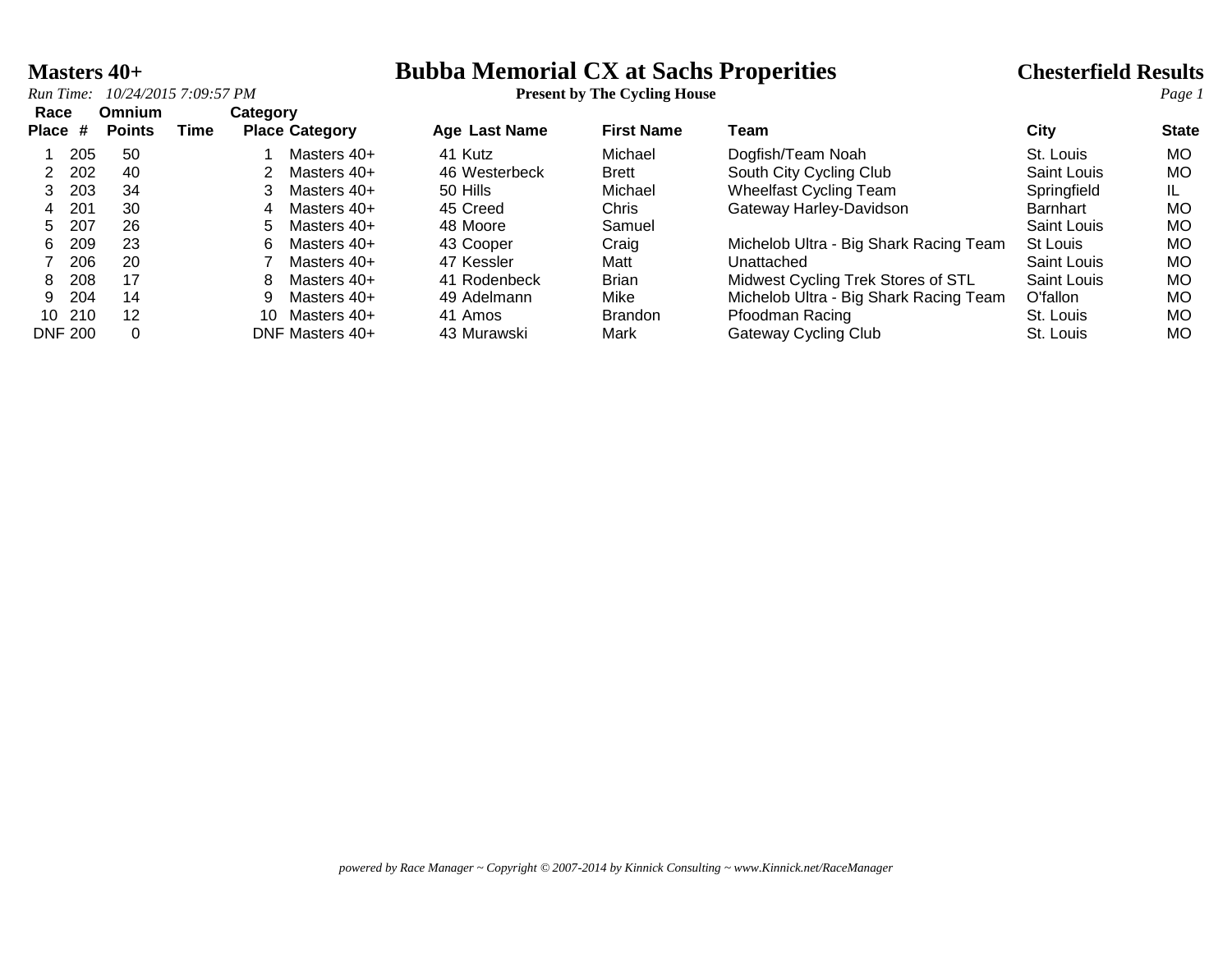# **Masters 50+ Bubba Memorial CX at Sachs Properities Chesterfield Results** *Run Time:* 10/24/2015 7:09:57 PM **Page 1 Constant Properition Constant Properities** *Page 1*

|  | Run Time: 10/24/2015 7:09:57 PM | <b>Present by The Cycling House</b> |
|--|---------------------------------|-------------------------------------|
|--|---------------------------------|-------------------------------------|

| Race    |        | <b>Omnium</b> |      |                       | Category    |               |                   |                                   |                      |              |
|---------|--------|---------------|------|-----------------------|-------------|---------------|-------------------|-----------------------------------|----------------------|--------------|
| Place # |        | <b>Points</b> | Time | <b>Place Category</b> |             | Age Last Name | <b>First Name</b> | Team                              | City                 | <b>State</b> |
|         | 243    | 50            |      |                       | Masters 50+ | 50 Tober      | <b>Brian</b>      | <b>Wheelfast Cycling Team</b>     | Chatham              | IL.          |
|         | 239    | -40           |      |                       | Masters 50+ | 51 Young      | Dan               | Michelob Ultra - Big Shark Racing | Saint Louis          | MO.          |
| 3.      | 242    | 34            |      |                       | Masters 50+ | 55 Roberts    | Dennis            | <b>ICCC-St. Louis</b>             | Wildwood             | MO           |
| 4       | 240    | 30            |      | 4                     | Masters 50+ | 50 Morris     | Bill              | Off The Front Racing              | <b>Ballwin</b>       | MO.          |
| 5.      | 249    | 26            |      | 5.                    | Masters 50+ | 57 Schwantner | James             | <b>Big Shark Racing</b>           | St. Louis            | MO.          |
| 6.      | 248    | 23            |      | 6.                    | Masters 50+ | 57 Braet      | Dana              | Velo Force                        | Saint Louis          | MO.          |
|         | 246    | -20           |      |                       | Masters 50+ | 56 Stika      | Mark              | Dogfish/Team Noah                 | Saint Louis          | MO.          |
| 8.      | 245    | 17            |      | 8                     | Masters 50+ | 56 Bass       | <b>Rick</b>       | Momentum Racing LLC - MO          | <b>Saint Charles</b> | <b>MO</b>    |
| 9.      | 238    | 14            |      | 9                     | Masters 50+ | 63 McAllister | Tim               | Michelob Ultra Big Shark          | Chesterfield         | MO.          |
|         | 10 241 | 12            |      | 10                    | Masters 50+ | 59 Farrell    | Craig             | Velo Force                        | Saint Louis          | MO.          |
| 11      | 247    | 10            |      |                       | Masters 50+ | 50 Seelman    | Kevin             | Velo Force                        |                      |              |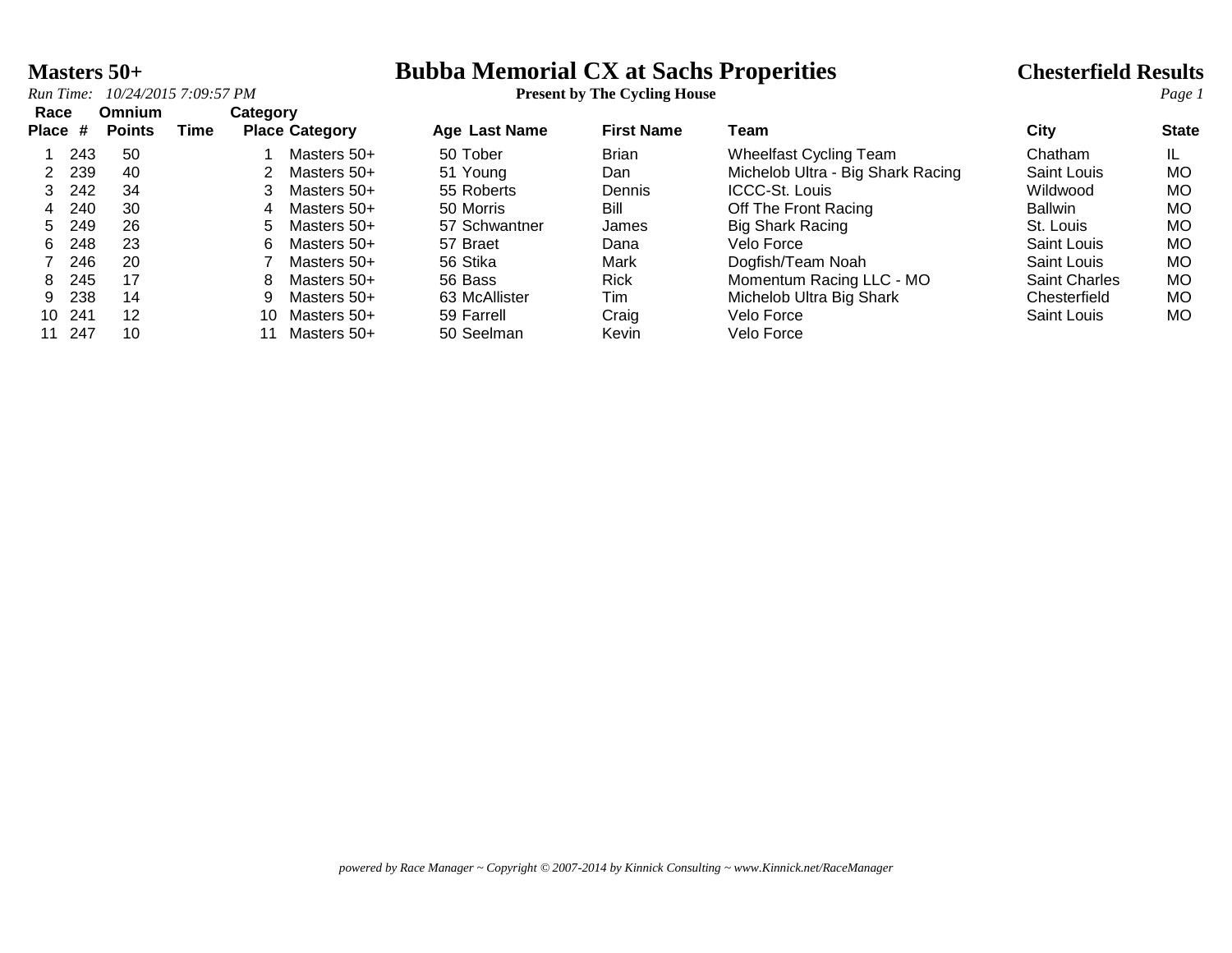### **Singlespeed**<br>*Run Time:* 10/24/2015 7:09:57 PM<br>**Run Time:** 10/24/2015 7:09:57 PM<br>**Run Time:** 10/24/2015 7:09:57 PM<br>**Page 1**

| Race<br>Place # |                | Omnium<br><b>Points</b> | Time | Category | <b>Place Category</b>  | <b>Age Last Name</b> | <b>First Name</b> | Team                        | Citv              | <b>State</b> |
|-----------------|----------------|-------------------------|------|----------|------------------------|----------------------|-------------------|-----------------------------|-------------------|--------------|
|                 | 331            | 50                      |      |          | Singlespeed            | 36 Bruns             | Daniel            |                             | Saint Louis       | MO.          |
|                 | 338            | 40                      |      |          | Singlespeed            | 33 Henry             | Peat              | Dogfish/Team Noah           | Saint Louis       | MO           |
|                 | 337            | 34                      |      |          | Singlespeed            | 48 Nishimura         | Douglas           | <b>Gateway Cycling Club</b> | <b>Ellisville</b> | MO           |
| 4               | 330            | 30                      |      | 4        | Singlespeed            | 36 Keane             | B.J.              | <b>SBR Quantum Racing</b>   | O'fallon          | MO           |
| 5.              | 334            | 26                      |      | 5        | Singlespeed            | 47 Gribbon           | Patrick           | Gateway Cycling Club        | Wildwood          | MO           |
| 6.              | 335            | 23                      |      | 6        | Singlespeed            | 34 Zoll              | Jason             |                             | Saint Louis       | MO           |
|                 | 336            | 20                      |      |          | Singlespeed            | 25 Shotts            | Tim               |                             | Saint Louis       | MO           |
| 8.              | 333            | 17                      |      | 8        | Singlespeed            | 47 Dwiggins          | Jody              |                             | Godfrey           | IL           |
|                 | <b>DNF 332</b> | 0                       |      |          | <b>DNF Singlespeed</b> | 41 Harp              | Tom               | <b>Wild Trak Bikes</b>      | Alton             | IL           |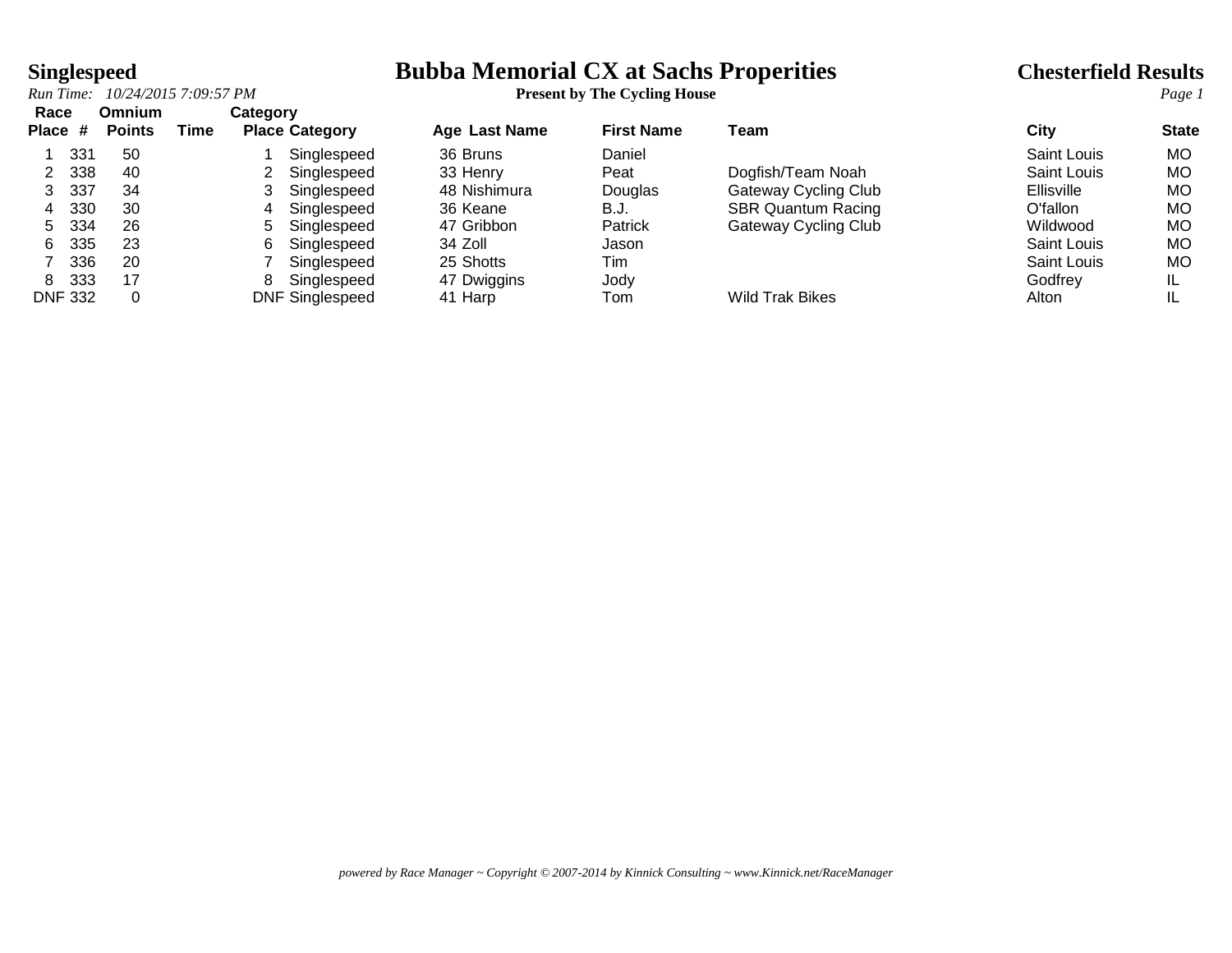### *Run Time: 10/24/2015 7:09:57 PM* **Present by The Cycling House** *Page 1* **Race Omnium Category**

### **Virgins Bubba Memorial CX at Sachs Properities Chesterfield Results**

| race    |     | UMMUM         |      | category |                       |               |                   |                  |             |              |
|---------|-----|---------------|------|----------|-----------------------|---------------|-------------------|------------------|-------------|--------------|
| Place # |     | <b>Points</b> | Time |          | <b>Place Category</b> | Age Last Name | <b>First Name</b> | ⊺eam             | City        | <b>State</b> |
|         | 361 |               |      |          | Virgins               | 35 Morrissey  | Nikki             | <b>Big Shark</b> | St. Louis   | MC           |
|         | 362 |               |      |          | Virgins               | 38 Jung       | Michael           |                  | Saint Louis | MC           |
|         | 364 |               |      |          | Virgins               | 38 Prost      | Charles           |                  | Saint Louis | MO           |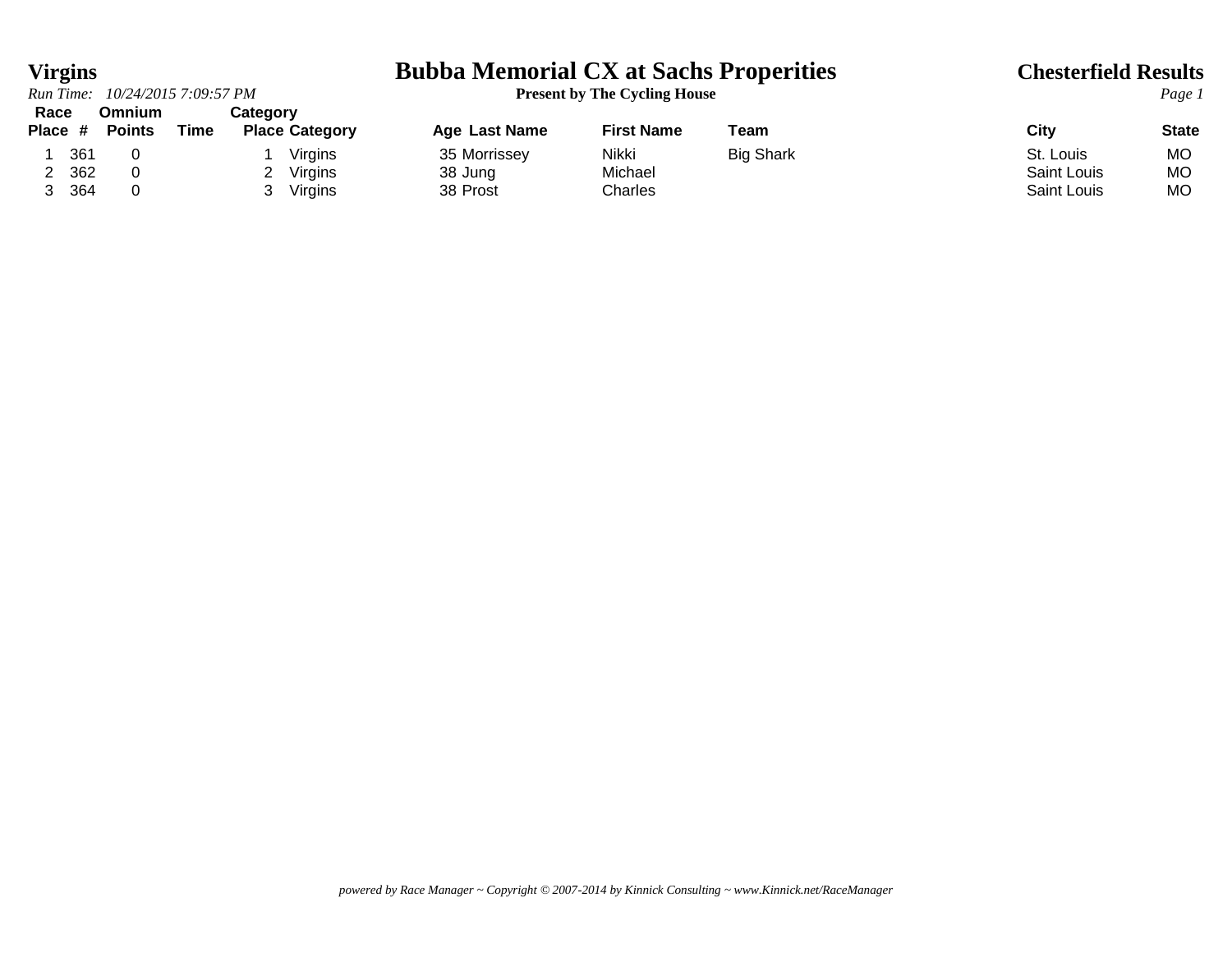### **Women A Bubba Memorial CX at Sachs Properities Chesterfield Results**

| Race      |     | Omnium        |      | Category |                       |                      |                   |                                        |                   |              |
|-----------|-----|---------------|------|----------|-----------------------|----------------------|-------------------|----------------------------------------|-------------------|--------------|
| Place #   |     | <b>Points</b> | Time |          | <b>Place Category</b> | <b>Age Last Name</b> | <b>First Name</b> | Team                                   | City              | <b>State</b> |
|           | 164 | -50           |      |          | Women's A             | 37 Gilbert           | Sunny             | Michelob Ultra - Big Shark Racing Team | <b>Ballwin</b>    | MO.          |
| 167       |     | 40            |      |          | Women's A             | 49 Siegel            | <b>Britta</b>     | Alriksson Go:Green                     | Saint Louis       | МO           |
|           | 166 | 34            |      |          | Women's A             | 49 Scherff           | Laura             | Momentum Racing LLC - MO               | <b>St Charles</b> | МO           |
|           | 163 | 30            |      | 4        | Women's A             | 46 Windmoeller       | Michelle          | Walt\'s Bike Shop/Logboat Brewing Co.  | Columbia          | МO           |
| 161<br>5. |     | 26            |      | 5.       | Women's A             | 38 Work              | Patricia          | Balanced: Bike Fitting & Coaching      | Carbondale        |              |
| 6.        | 165 | 23            |      | 6.       | Women's A             | 44 DeZego            | Suzanne           | Michelob Ultra - Big Shark Racing      | St. Louis         | MO           |